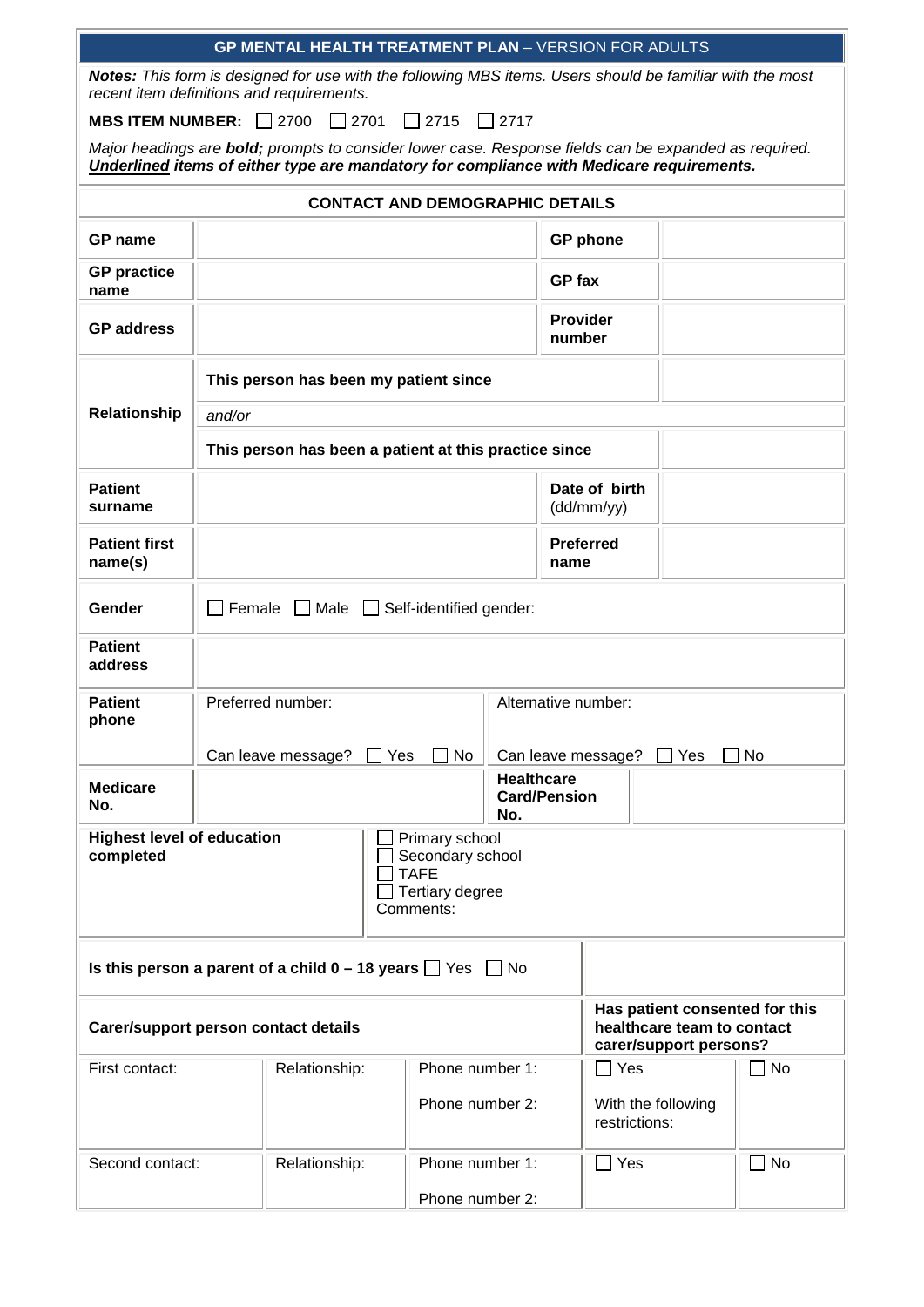|                                         |  |                     |                                                   | With the following<br>restrictions:                                                 |    |
|-----------------------------------------|--|---------------------|---------------------------------------------------|-------------------------------------------------------------------------------------|----|
| <b>Emergency contact person details</b> |  |                     |                                                   | Has patient consented for this<br>healthcare team to contact<br>emergency contacts? |    |
| First contact:                          |  | Relationship:       | Phone number 1:                                   | Yes                                                                                 | No |
|                                         |  |                     | Phone number 2:                                   |                                                                                     |    |
| Second contact:                         |  | Relationship:       | Phone number 1:                                   | Yes                                                                                 | No |
|                                         |  |                     | Phone number 2:                                   |                                                                                     |    |
|                                         |  |                     | <b>SALIENT COMMUNICATION AND CULTURAL FACTORS</b> |                                                                                     |    |
| Language spoken at home                 |  | English             | $\Box$ Other:                                     |                                                                                     |    |
| Interpreter required                    |  | <b>No</b><br>$\sim$ | Yes, Comments:                                    |                                                                                     |    |
| <b>Country of birth</b>                 |  | Australia<br>$\sim$ | $\Box$ Other:                                     |                                                                                     |    |
| <b>Other communication</b><br>issues    |  |                     |                                                   |                                                                                     |    |
| <b>Other cultural issues</b>            |  |                     |                                                   |                                                                                     |    |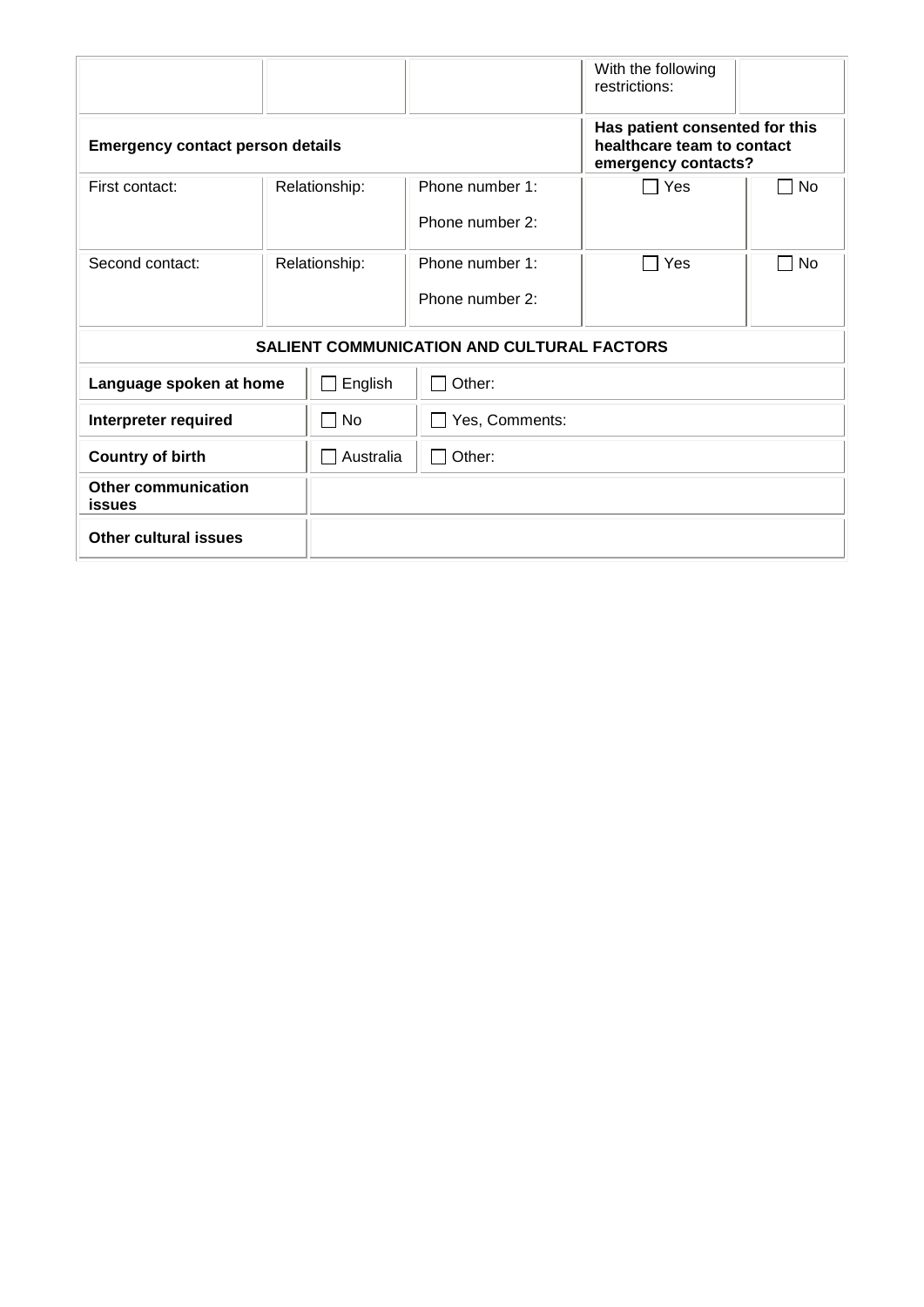|                                                                                                                                                                                                                                                                                               | <b>PATIENT ASSESSMENT - MENTAL HEALTH</b> |
|-----------------------------------------------------------------------------------------------------------------------------------------------------------------------------------------------------------------------------------------------------------------------------------------------|-------------------------------------------|
| <b>Reasons for presenting</b><br>Consider:<br>What are the patient's<br>current mental health issues?<br>Requests and hopes                                                                                                                                                                   |                                           |
| <b>History of current episode</b><br>Consider:<br>Symptom onset, duration,<br>intensity, time course                                                                                                                                                                                          |                                           |
| <b>Patient history</b><br>Consider:                                                                                                                                                                                                                                                           |                                           |
| <b>Mental health history</b>                                                                                                                                                                                                                                                                  |                                           |
| Salient social history<br>٠                                                                                                                                                                                                                                                                   |                                           |
| Salient medical/biological<br>history<br>$\mathcal{Q}$ - menarche, menstruation,<br>pregnancy, menopause                                                                                                                                                                                      |                                           |
| Salient developmental issues<br>$\bullet$                                                                                                                                                                                                                                                     |                                           |
| <b>Family history of mental</b><br>illness<br>Consider:<br>Family history of suicidal<br>behaviour<br>Genogram                                                                                                                                                                                |                                           |
| Parent and children needs<br>Record name and date of birth<br>of any children under 18 years.<br>Impact of mental health<br>difficulties on their parenting,<br>the parent-child relationship<br>and their children                                                                           |                                           |
| <b>Current domestic and social</b><br>circumstances<br>Consider:<br>Living arrangements<br>Social relationships<br>Occupation                                                                                                                                                                 |                                           |
| Salient substance use issues<br>Consider:<br>Nicotine use<br>Alcohol use<br>Illicit substances<br>Is patient willing to address<br>$\bullet$<br>the issues?                                                                                                                                   |                                           |
| <b>Current medications</b><br>Consider:<br>Dosage, date of<br>commencement, date of<br>change in dosage<br>Reason for the prescription<br>٠<br>Are there other practitioners<br>$\bullet$<br>involved in the prescription of<br>medication?<br>Are there issues with<br>compliance or misuse? |                                           |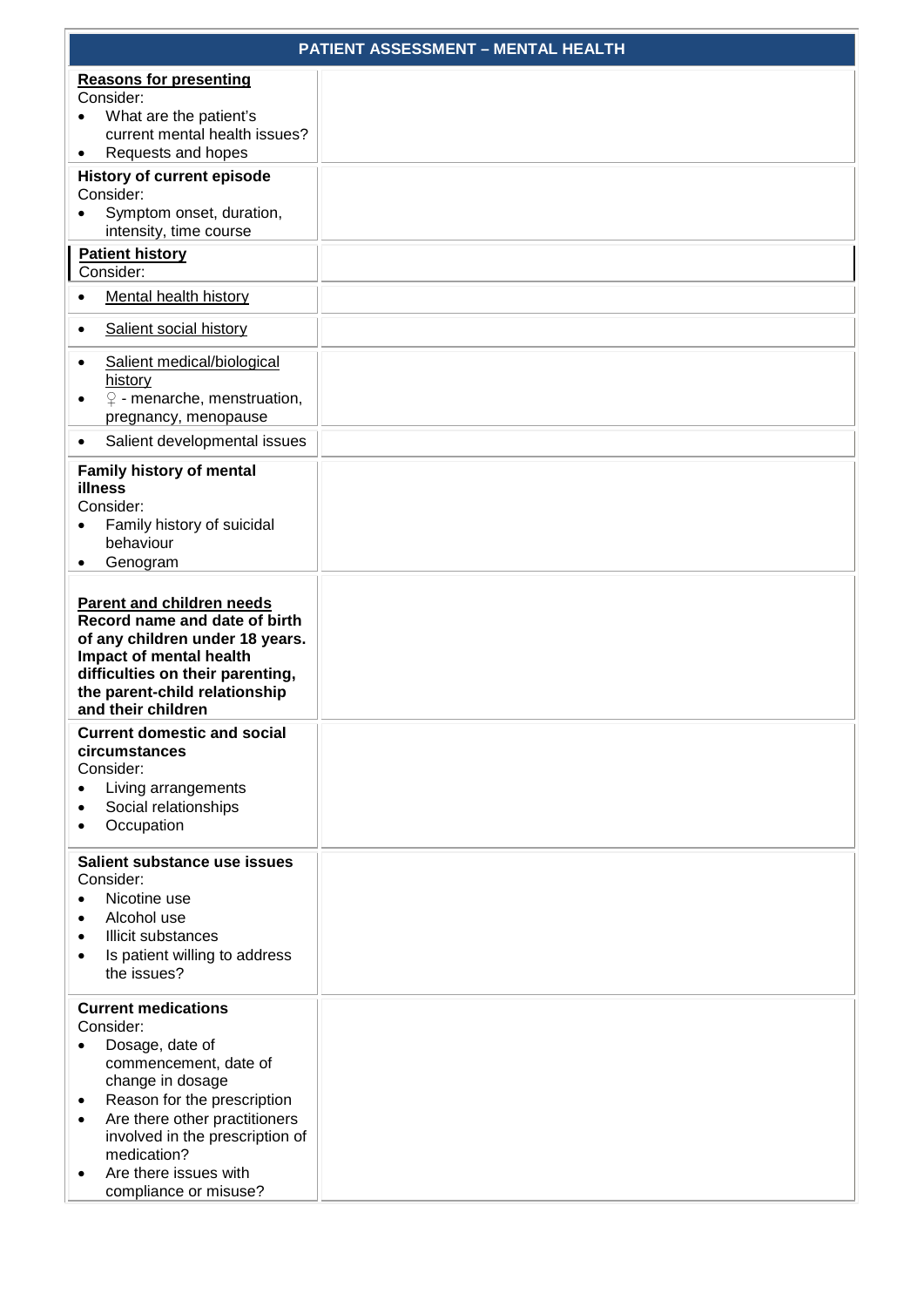| History of medication and<br>other treatments for mental<br>illness<br>Consider:<br>Past referrals<br>Effectiveness of previous<br>$\bullet$<br>treatments<br>Side-effects and<br>$\bullet$<br>complications associated<br>with previous treatments<br>Patient's preference for<br>$\bullet$<br>medications                  |                |           |                                                     |        |      |
|------------------------------------------------------------------------------------------------------------------------------------------------------------------------------------------------------------------------------------------------------------------------------------------------------------------------------|----------------|-----------|-----------------------------------------------------|--------|------|
| <b>Allergies</b><br><b>Relevant physical examination</b>                                                                                                                                                                                                                                                                     |                |           |                                                     |        |      |
| and other investigations                                                                                                                                                                                                                                                                                                     |                |           |                                                     |        |      |
| <b>Results of relevant previous</b><br>psychological and<br>developmental testing                                                                                                                                                                                                                                            |                |           |                                                     |        |      |
| Other care plan<br>e.g. GP Management Plans and<br>Team Care Arrangements;<br>Wellness Recovery Action Plan;<br>Family Care Plan                                                                                                                                                                                             |                | $\Box$ No | $\Box$ Yes, Specify:                                |        |      |
|                                                                                                                                                                                                                                                                                                                              |                |           | <b>Comments on Current Mental State Examination</b> |        |      |
| Consider:<br>Appearance,<br>cognition, thought<br>process, thought<br>content, attention,<br>memory, insight,<br>behaviour, speech,<br>mood and affect,<br>perception,<br>judgement,<br>orientation.<br>Appropriateness of<br>Mini Mental State<br>Examination for<br>patients over 75<br>years or if otherwise<br>indicated |                |           |                                                     |        |      |
| <b>Risk assessment</b>                                                                                                                                                                                                                                                                                                       |                |           | Ideation/ thoughts                                  | Intent | Plan |
| If high level of risk<br>indicated, document                                                                                                                                                                                                                                                                                 | <b>Suicide</b> |           |                                                     |        |      |
| actions taken in<br><b>Treatment Plan below</b><br>Consider:                                                                                                                                                                                                                                                                 | Self harm      |           |                                                     |        |      |
| Harm to others<br>Does the patient<br>have a timeline for                                                                                                                                                                                                                                                                    |                |           |                                                     |        |      |
| acting on a plan?<br>How bad is the                                                                                                                                                                                                                                                                                          |                |           | <b>Comments or details of any identified risks</b>  |        |      |
| $\bullet$<br>pain/distress<br>experienced?<br>Is it interminable,<br>$\bullet$<br>inescapable,<br>intolerable?                                                                                                                                                                                                               |                |           |                                                     |        |      |
| Assessment/outcome tool used,<br>except where clinically inappropriate.                                                                                                                                                                                                                                                      |                |           |                                                     |        |      |
| Date of assessment                                                                                                                                                                                                                                                                                                           |                |           |                                                     |        |      |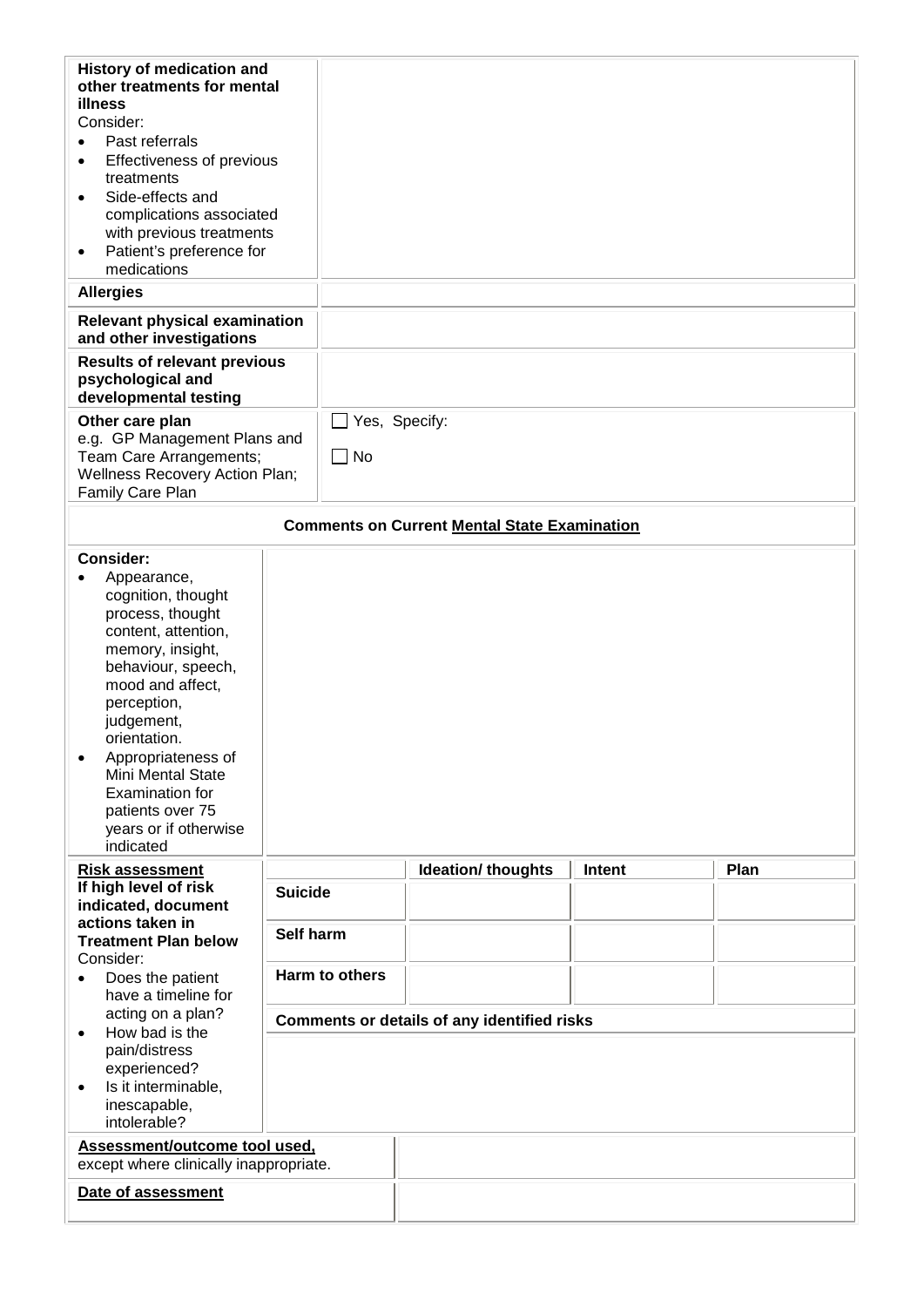| <b>Results</b>                                                    |                                                          |
|-------------------------------------------------------------------|----------------------------------------------------------|
|                                                                   |                                                          |
|                                                                   | Copy of completed tool provided to referred practitioner |
| <b>Provisional diagnosis of mental health</b>                     |                                                          |
| disorder                                                          |                                                          |
| Consider conditions specified in the ICPC,                        |                                                          |
| including:                                                        |                                                          |
| Depression                                                        |                                                          |
| Bipolar disorder                                                  |                                                          |
| Other mood disorders<br>$\bullet$                                 |                                                          |
| Anxiety disorders                                                 |                                                          |
| Panic disorder                                                    |                                                          |
| Phobic disorders                                                  |                                                          |
| Post-traumatic stress disorder                                    |                                                          |
| Schizophrenia<br>$\bullet$                                        |                                                          |
| Other psychotic disorders<br>$\bullet$                            |                                                          |
| Adjustment disorder<br>$\bullet$                                  |                                                          |
| Dissociative disorders<br>$\bullet$                               |                                                          |
| Eating disorders<br>$\bullet$                                     |                                                          |
| Impulse-control disorders<br>$\bullet$<br>Sexual disorders        |                                                          |
| $\bullet$                                                         |                                                          |
| Sleep disorders<br>$\bullet$<br>Somatoform disorders<br>$\bullet$ |                                                          |
| Substance-related disorders                                       |                                                          |
| Personality disorders<br>$\bullet$                                |                                                          |
| Unknown                                                           |                                                          |
| <b>Case formulation</b>                                           |                                                          |
| Consider:                                                         |                                                          |
| Predisposing factors                                              |                                                          |
| Precipitating factors                                             |                                                          |
| Perpetuating factors<br>٠                                         |                                                          |
| Protective factors                                                |                                                          |
| Other relevant information from                                   |                                                          |
| carer/informants                                                  |                                                          |
| Consider:                                                         |                                                          |
| Specific concerns of carer/family                                 |                                                          |
| Impact on carer/family                                            |                                                          |
| Contextual information from members of                            |                                                          |
| patient's community                                               |                                                          |
| Other content from individuals other                              |                                                          |
| than the patient                                                  |                                                          |
| Any other comments                                                |                                                          |
|                                                                   |                                                          |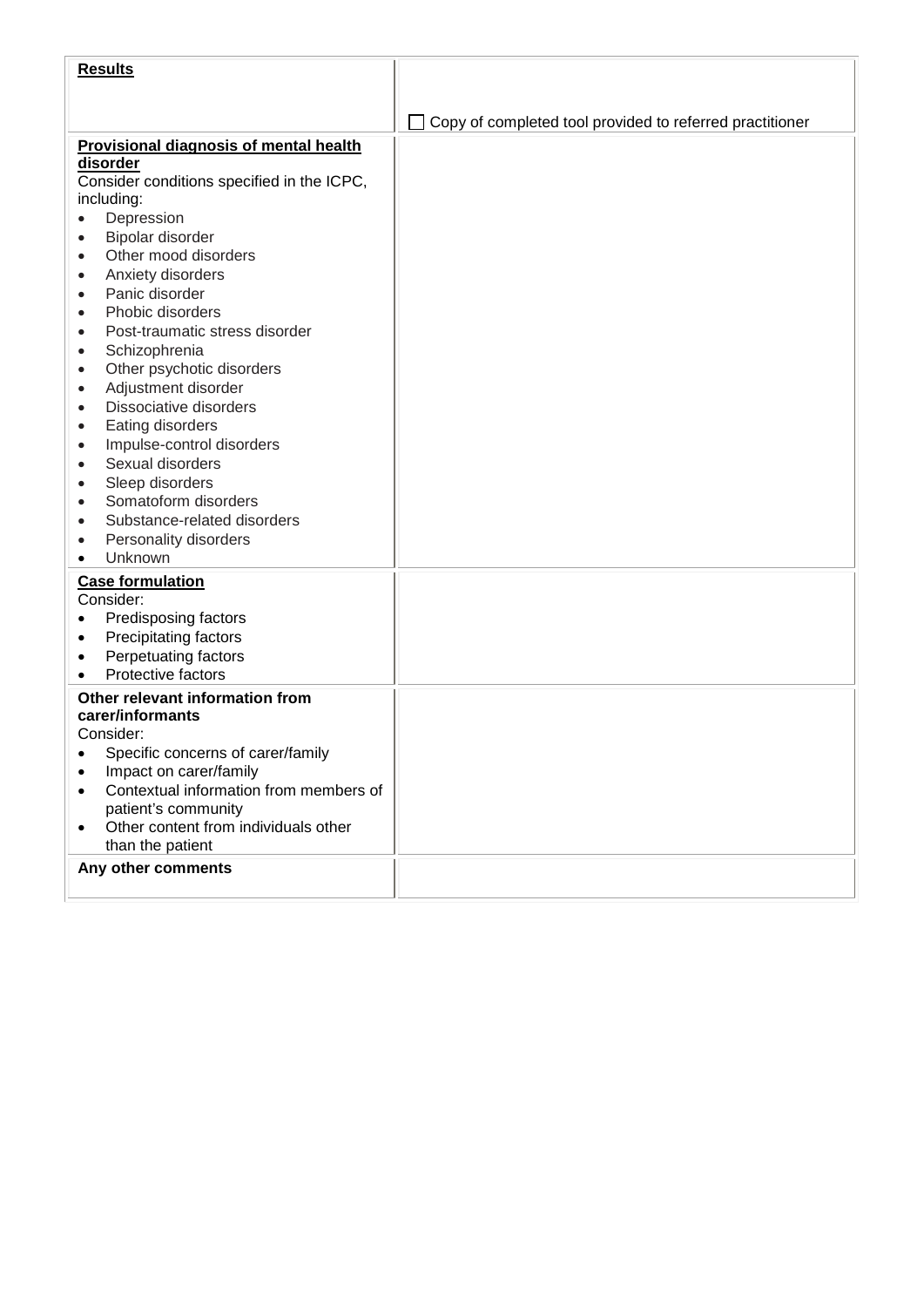| <b>PLAN</b>                                                                                                                                          |                                                                                                                                                                                                                                                                                                                                |                                                                                                                                                                                                                                                                                                                                                                                                                                                                                                                                                                                                                                          |                                                                                                                                                                                                                                                                                                                                                                                                                                                                                                                                                                                                                                  |                                                                                                                                                                                                                                                                                          |
|------------------------------------------------------------------------------------------------------------------------------------------------------|--------------------------------------------------------------------------------------------------------------------------------------------------------------------------------------------------------------------------------------------------------------------------------------------------------------------------------|------------------------------------------------------------------------------------------------------------------------------------------------------------------------------------------------------------------------------------------------------------------------------------------------------------------------------------------------------------------------------------------------------------------------------------------------------------------------------------------------------------------------------------------------------------------------------------------------------------------------------------------|----------------------------------------------------------------------------------------------------------------------------------------------------------------------------------------------------------------------------------------------------------------------------------------------------------------------------------------------------------------------------------------------------------------------------------------------------------------------------------------------------------------------------------------------------------------------------------------------------------------------------------|------------------------------------------------------------------------------------------------------------------------------------------------------------------------------------------------------------------------------------------------------------------------------------------|
|                                                                                                                                                      |                                                                                                                                                                                                                                                                                                                                |                                                                                                                                                                                                                                                                                                                                                                                                                                                                                                                                                                                                                                          | <b>Actions</b>                                                                                                                                                                                                                                                                                                                                                                                                                                                                                                                                                                                                                   |                                                                                                                                                                                                                                                                                          |
| Identified issues/problems<br>Consider:<br>As presented by patient<br>$\bullet$<br>Developed during<br>$\bullet$<br>consultation<br>Formulated by GP | Goals<br>Consider:<br>Goals made in collaboration<br>$\bullet$<br>with patient<br>What does the patient want<br>$\bullet$<br>to see as an outcome from<br>this plan?<br>Wellbeing, function,<br>$\bullet$<br>occupation, relationships<br>Any reference to special<br>$\bullet$<br>outcome measures<br>Time frame<br>$\bullet$ | <b>Treatments &amp; interventions</b><br>Consider:<br>Suggested psychological<br>$\bullet$<br>interventions<br>Medications<br>$\bullet$<br>Key actions to be taken by<br>$\bullet$<br>patient<br>Support services to<br>$\bullet$<br>achieve patient goals<br>Role of GP<br>$\bullet$<br>Psycho-education<br>$\bullet$<br>Time frame<br>$\bullet$<br>Internet-based options<br>$\bullet$<br>myCompass<br>THIS WAY UP<br><b>MindSpot</b><br>e-couch<br>$\overline{\phantom{0}}$<br><b>MoodGYM</b><br>$\overline{\phantom{0}}$<br><b>Mental Health</b><br>$\overline{\phantom{0}}$<br>Online<br><b>OnTrack</b><br>$\overline{\phantom{a}}$ | <b>Referrals</b><br>Consider:<br>Practitioner, service or<br>$\bullet$<br>agency-referred to whom<br>and what for<br>Specific referral request<br>$\bullet$<br>Opinion, planning,<br>$\bullet$<br>treatment<br>Case conferences<br>$\bullet$<br>Time frame<br>$\bullet$<br>Referral to internet mental<br>$\bullet$<br>health programs for<br>education<br>myCompass<br>$\qquad \qquad -$<br>THIS WAY UP<br><b>MindSpot</b><br>$\overline{\phantom{a}}$<br>e-couch<br>$\qquad \qquad -$<br><b>MoodGYM</b><br>$\overline{\phantom{a}}$<br><b>Mental Health</b><br>$\overline{\phantom{m}}$<br>Online<br>OnTrack<br>$\overline{a}$ | Any role of carer/support<br>person(s)<br>Consider:<br>Identified role or task(s),<br>$\bullet$<br>e.g. monitoring,<br>intervention, support<br>Discussed, agreed,<br>$\bullet$<br>negotiated with carer?<br>Any necessary supports<br>$\bullet$<br>for carer<br>Time frame<br>$\bullet$ |
| <b>Issue 1:</b>                                                                                                                                      |                                                                                                                                                                                                                                                                                                                                |                                                                                                                                                                                                                                                                                                                                                                                                                                                                                                                                                                                                                                          |                                                                                                                                                                                                                                                                                                                                                                                                                                                                                                                                                                                                                                  |                                                                                                                                                                                                                                                                                          |
| <b>Issue 2:</b>                                                                                                                                      |                                                                                                                                                                                                                                                                                                                                |                                                                                                                                                                                                                                                                                                                                                                                                                                                                                                                                                                                                                                          |                                                                                                                                                                                                                                                                                                                                                                                                                                                                                                                                                                                                                                  |                                                                                                                                                                                                                                                                                          |
| <b>Issue 3:</b>                                                                                                                                      |                                                                                                                                                                                                                                                                                                                                |                                                                                                                                                                                                                                                                                                                                                                                                                                                                                                                                                                                                                                          |                                                                                                                                                                                                                                                                                                                                                                                                                                                                                                                                                                                                                                  |                                                                                                                                                                                                                                                                                          |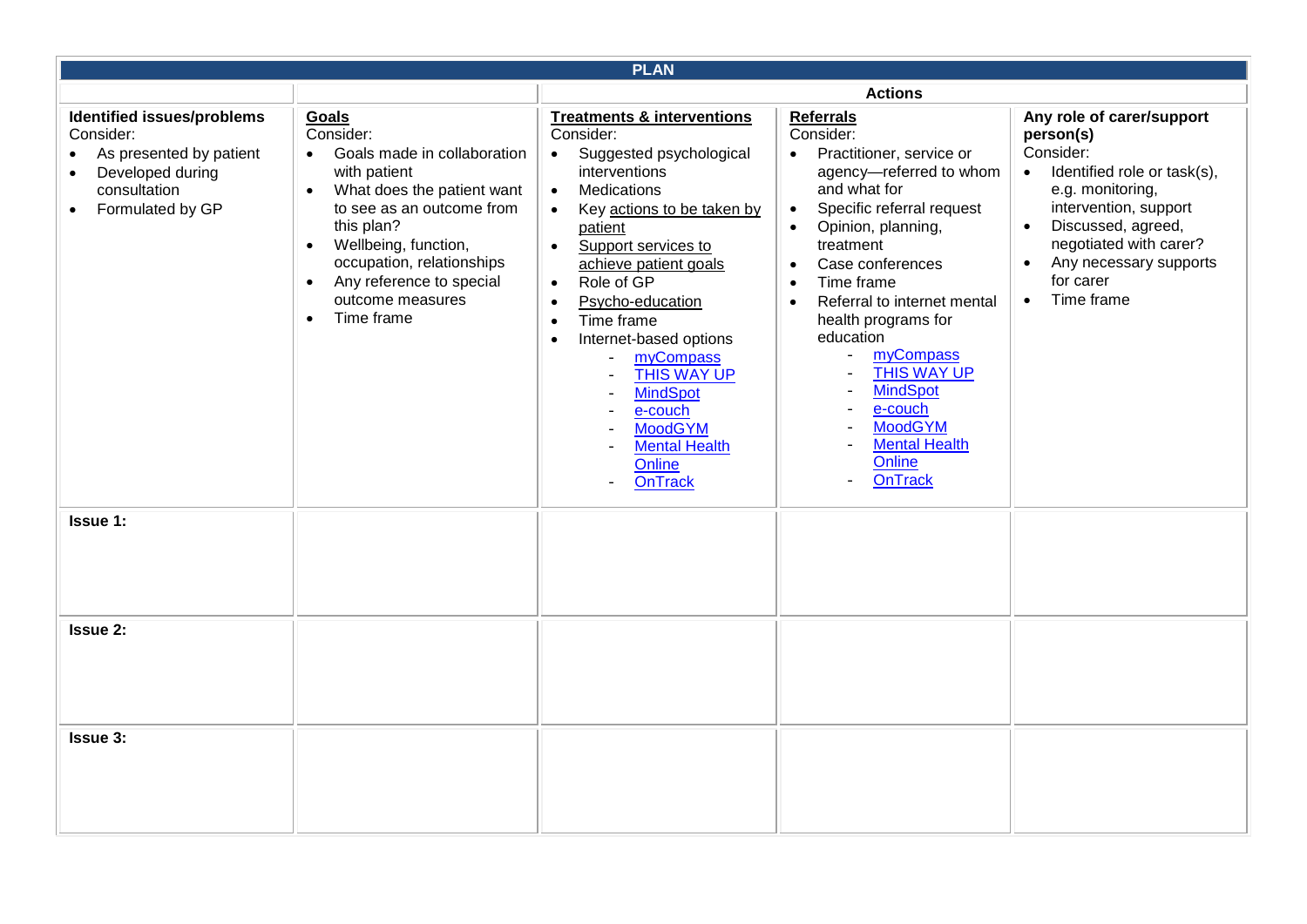| Intervention/relapse prevention plan (if appropriate at this<br>stage)                      |                                                                                                           |
|---------------------------------------------------------------------------------------------|-----------------------------------------------------------------------------------------------------------|
| Consider:                                                                                   |                                                                                                           |
| Identify warning signs from past experiences                                                |                                                                                                           |
| Note arrangements to intervene in case of relapse or crisis                                 |                                                                                                           |
| Other support services currently in place                                                   | $\Box$ Preparation of plan for delegation of patient's responsibilities (e.g., care for dependants, pets) |
| Note any past effective strategies                                                          |                                                                                                           |
| Psycho-education provided if not already addressed in "treatments and interventions" above? | $\Box$ No<br>Yes                                                                                          |
| Plan added to the patient's records?                                                        | Yes<br>  No                                                                                               |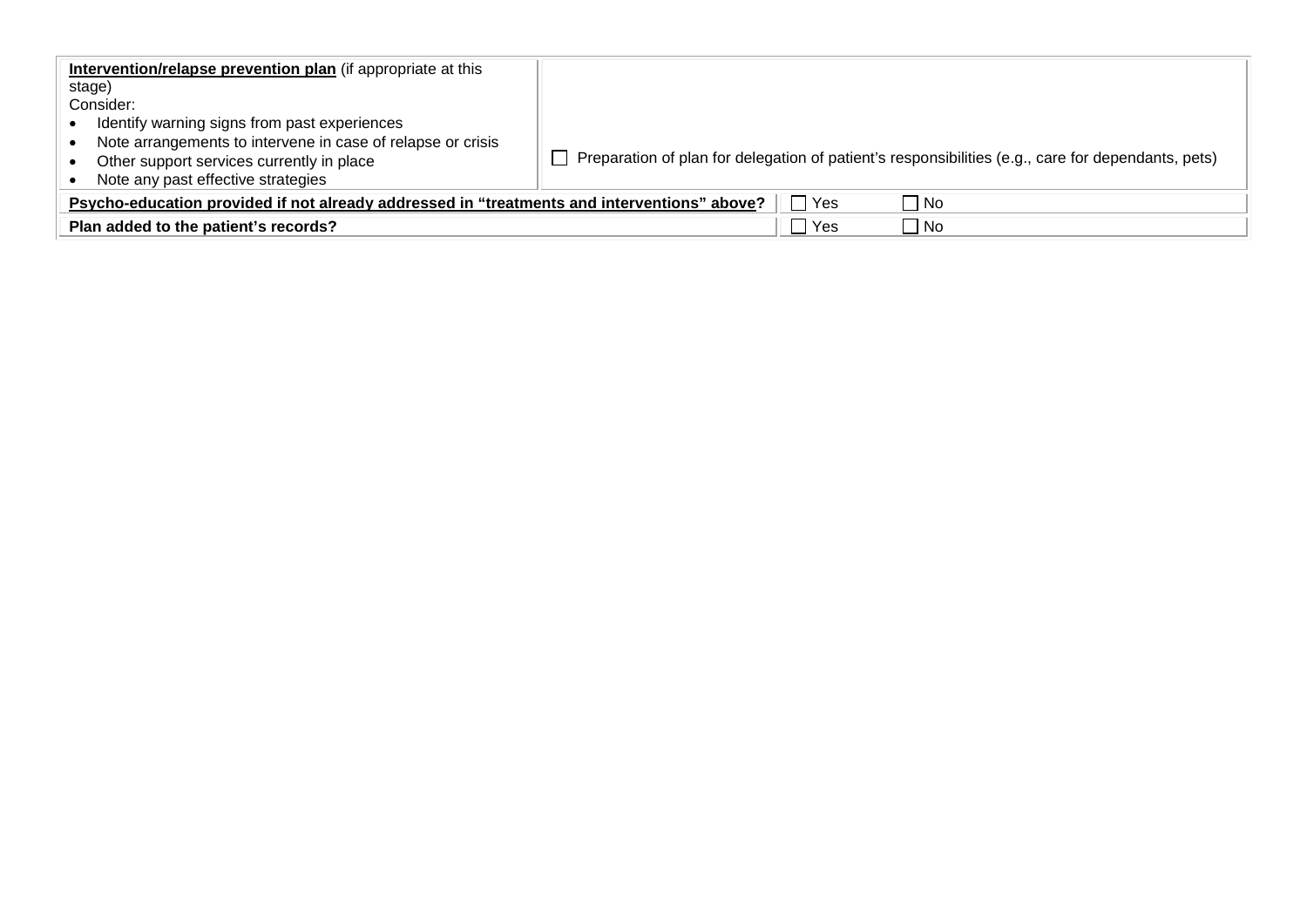## **Other healthcare providers and service providers involved in patient's care**

(e.g. psychologist, psychiatrist, social worker, occupational therapist, other GPs, other medical specialists, case worker, community mental health services)

| Role | <b>Name</b> | <b>Address</b> | Phone |
|------|-------------|----------------|-------|
|      |             |                |       |
|      |             |                |       |
|      |             |                |       |

| <b>COMPLETING THE PLAN</b>                                                                                                                                                                           |                     |
|------------------------------------------------------------------------------------------------------------------------------------------------------------------------------------------------------|---------------------|
| On completion of the plan, the GP may record (tick boxes below) that s/he has:                                                                                                                       | Date plan completed |
| discussed the assessment with the patient<br>discussed all aspects of the plan and the agreed date for review<br>offered a copy of the plan to the patient and/or their carer (if agreed by patient) |                     |

## **RECORD OF PATIENT CONSENT**

| developed.<br>persons:                      | my health being recorded in my medical file and being shared between the General Practitioner and other health<br>care providers involved in my care, as nominated above, to assist in the management of my health care. I<br>understand that I must inform my GP if I wish to change the nominated people involved in my care.<br>I understand that as part of my care under this Mental Health Treatment plan, I should attend the General<br>Practitioner for a review appointment at least 4 weeks after but within 6 months after the plan has been<br>I consent to the release of the following information to the following carer/support and emergency contact |                             | (name of patient), agree to information about               |           |
|---------------------------------------------|------------------------------------------------------------------------------------------------------------------------------------------------------------------------------------------------------------------------------------------------------------------------------------------------------------------------------------------------------------------------------------------------------------------------------------------------------------------------------------------------------------------------------------------------------------------------------------------------------------------------------------------------------------------------|-----------------------------|-------------------------------------------------------------|-----------|
| <b>Name</b>                                 | <b>Assessment</b>                                                                                                                                                                                                                                                                                                                                                                                                                                                                                                                                                                                                                                                      |                             | <b>Treatment Plan</b>                                       |           |
|                                             | <b>Yes</b>                                                                                                                                                                                                                                                                                                                                                                                                                                                                                                                                                                                                                                                             | No                          | <b>Yes</b>                                                  | <b>No</b> |
|                                             | with the following limitations:                                                                                                                                                                                                                                                                                                                                                                                                                                                                                                                                                                                                                                        | $\mathcal{L}_{\mathcal{A}}$ | with the following limitations:                             |           |
|                                             | $\Box$ with the following limitations:                                                                                                                                                                                                                                                                                                                                                                                                                                                                                                                                                                                                                                 | $\mathcal{L}_{\mathcal{A}}$ | with the following limitations:                             |           |
| (Signature of patient)<br>(Full name of GP) | (Date)                                                                                                                                                                                                                                                                                                                                                                                                                                                                                                                                                                                                                                                                 |                             | , have discussed the plan and referral(s) with the patient. |           |
| (Signature of GP)                           | (Date)                                                                                                                                                                                                                                                                                                                                                                                                                                                                                                                                                                                                                                                                 |                             |                                                             |           |